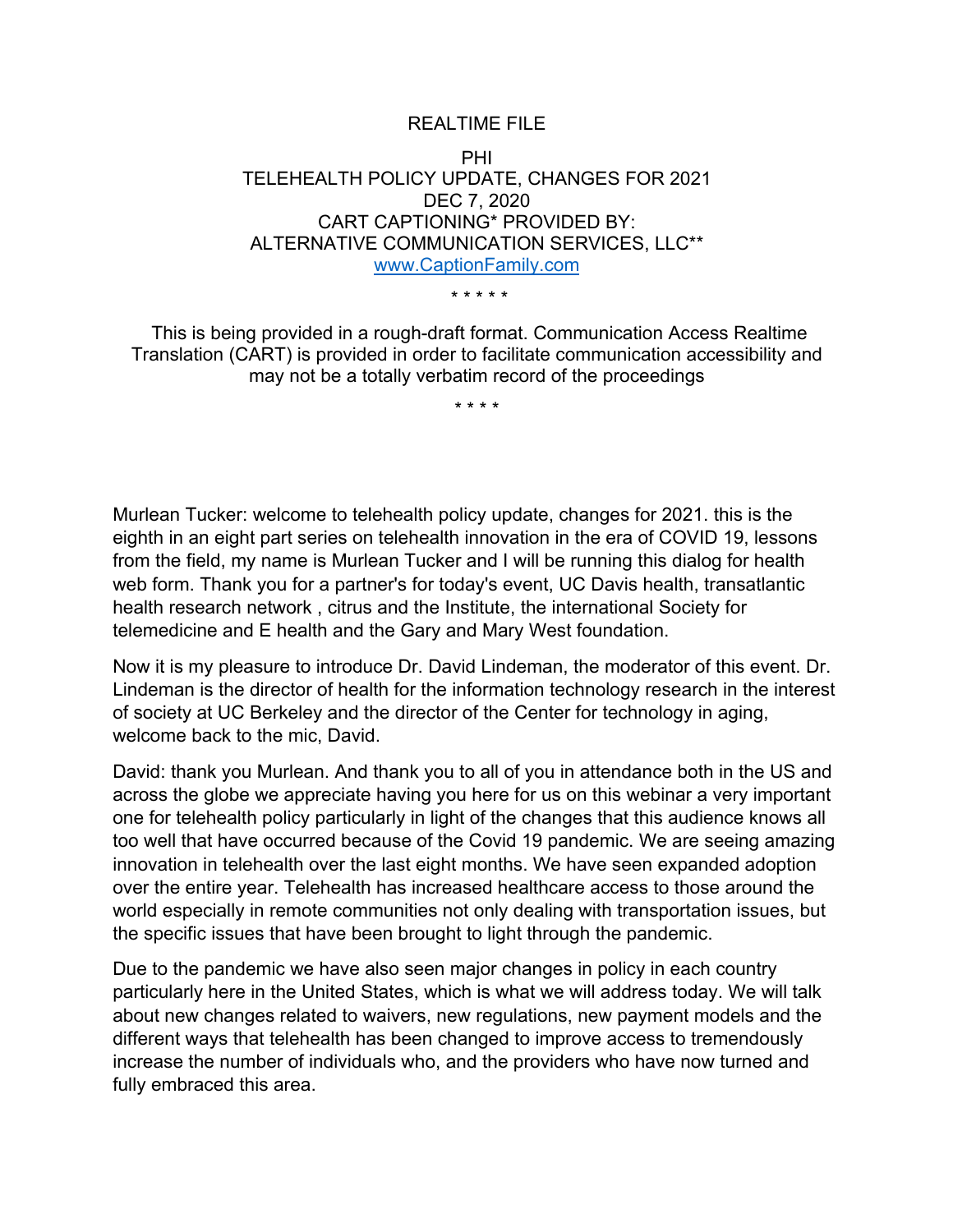While we have had temporary policies to date , many in Medicare, Medicaid and the US, we are beginning to see the issues that are going to come in terms of final, different types of policies that will be required to change to stay to help confirm that telehealth will be maintained into the future. The evolving challenges of providing remote care to vulnerable populations is a global challenge and requires requires changes in care practice innovations in use of tech advances in communications and rapid change in reimbursement regulatory and workforce processes. This webinar will address a number of these issues and look at the ways we will need policies to help support not only the transitions in telehealth, but making sure that we maximize telehealth in the years to come. Is my pleasure to introduce you to our three speakers we have today with us Mei Kwong who is the executive director at the Center for connective health policy and has been a leader in this space and the national expert in policy issues related to telehealth at both the state and federal level. She is the project director for the national telehealth policy resource Center for the US. In addition we will be joined by Julie Bates. Julie is the associate state director for AARP California and has been a leader in telehealth issues for older adults particularly with the California telehealth policy coalition where she not only represents AARP but has been the chair of the subcommittee on education regulation, and also addresses legislative issues. And finally we will, we are pleased very much to have Trong Le, who is assistant director policy at the California primary care Association where he has been specializing in work not only related to Medicaid plan throughout the United States but Medicare issues and, again is monitoring federal and state legislation throughout the US. So it is my pleasure to open the program and make the initial introduction to Mei Kwong, who will start us on the first program session. Mei, the floor is yours.

Mei: thank you David and thank you everyone for having me here today as David mentioned my name is Mei Kwong I'm the executive director at the Center for connective health policy. Before I start I have to give a disclaimer that any information today is not to be regarded as legal advice and it's straggly for informational purposes. CCHP always recommends you consult with legal counsel if you need help on opinion, and if I mention any product please know that I nor CCHP has any financial interest arrangement or financial arrangement with such a company so CC HP was established in 2009 under the Public health Institute. We were actually established as a California telehealth policy organization but an opportunity to become national telehealth policy research Center became available in 2012 through a grant from percept. We have applied for that and served in the capacity ever since but also work for a Friday of other funders and partners on more specific telehealth or public health projects.

Other projects we do, we do a 50 state report on the state telehealth Medicaid policies laws and regulations. We are also the administrator of the national organization telehealth research center and we can be in the California telehealth policy coalition which as you heard Julie was the education subcommittee chair and also Trong is the incoming vice chair for the legislative subcommittee. The national contortion of telehealth resource centers is made up of 14 telehealth resource centers under the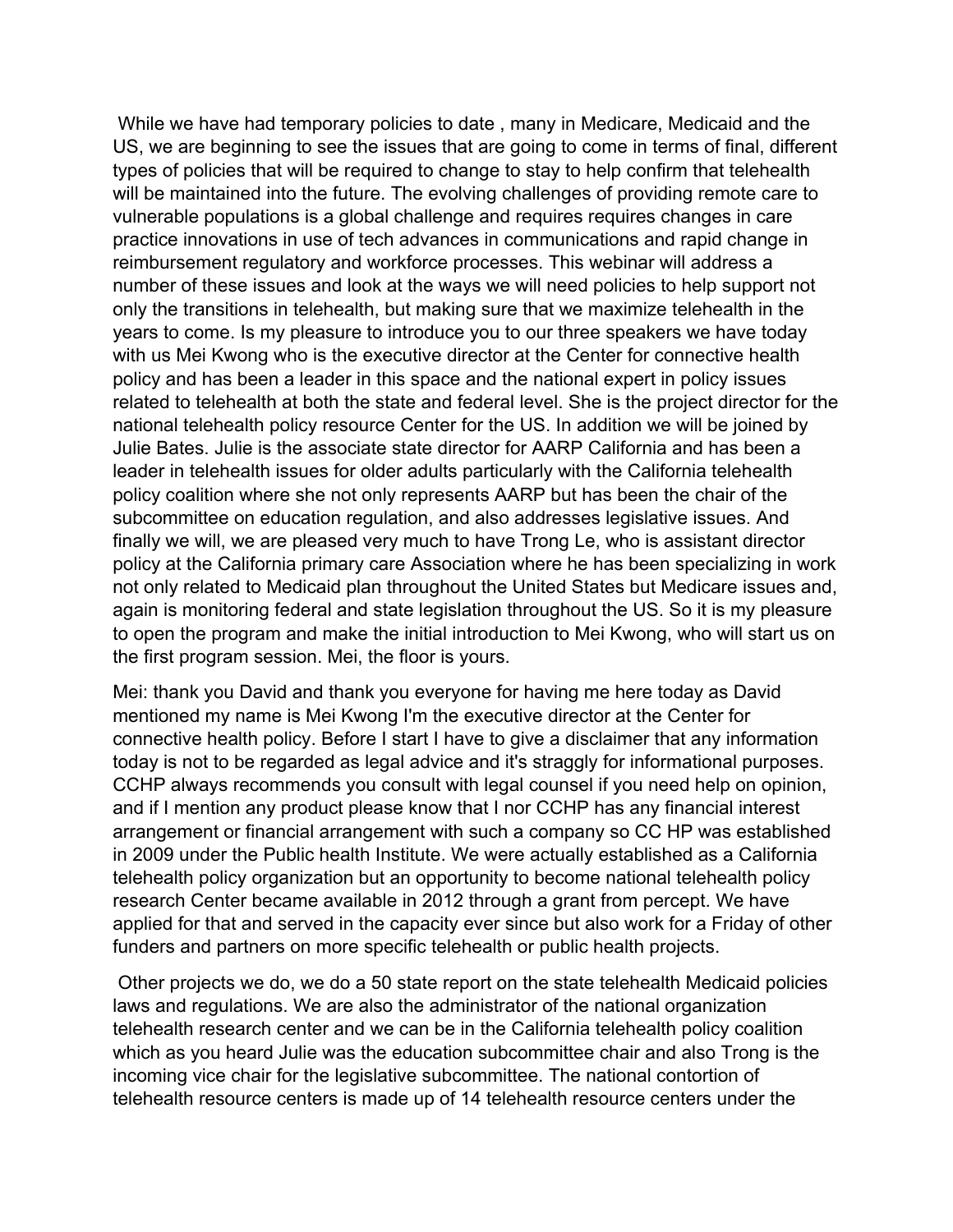same grant program CCHP there are two national centers. CCHP is one policy and there is one on technology and there are other centers that cover specific states. I like to call it sort of your frontline for telehealth questions. If you have a question about how to start a program how to set up policy or technology reach out to the hell health resource Center and they will be able to answer the questions for those in the US. Some of the telehealth resource centers to have a bit more of a global reach. So if you are an international member or person they may be able to assist you with that but they are primarily focused on US telehealth issues.

I mentioned our 50 state report. This is just a snapshot of our website. It isan interactive map. We keep that updated to make to further major updates every year but more recently we've been updating the online version on a more frequent basis. So if you download the PDF it is updated through October 2020 but if you go to the website you can see it's updated on a more frequent basis. So in the US before Covid 19 at least federal policies on telehealth were very limited. A lot of it is centered around Medicare and what Medicare would cover and reimbursement. There were other types of policies that impacted telehealth utilization such as how you would prescribe a controlled substance. But on the federal level there were a lot of the policies were really centered on what Medicare would do or allow for telehealth.

Covid 19 hits, and that really scrambles what happens with telehealth. It really elevated telehealth in a way that we had not really seen before. I have been doing this for about 10 years and at least on the temporary side of things for policy, it really shot forward in reaction to Covid which makes sense again just given the nature of the pandemic it makes sense to utilize telehealth as people were isolating and trying to limit contact but still needing to receive healthcare services.

This is a very high level overview of the telehealth policy changes in response to Covid both on the federal and state level. And when you're talking about US telehealth policies you do need to separate it out and look at it both from a federal lens and a state lens.

So on the federal lens I mentioned a lot of it is centered around Medicare and changes that were made there.On the state level you are looking also not only on the Medicaid program but also on what private payers or commercial payers do with telehealth as well. As far as the topics or the areas in which there were changes made in response to Covid you will see there's actually like very common types of areas that both the federal and state made changes and that is because a lot of the established policies of both federal and state level have to do with what is covered. What you get paid for if you use telehealth. So those reimbursement policies have some basic elements. That is why you see the issues pop up both on federal and state level. And if you want to go into more detail I think probably most of the attendees here are familiar with some of the changes that have happened. You can go to the CCHP l This is a snapshot of some of the impact of the policy changes and I want to stress these are temporary changes mostly on the federal and state level these have been temporary changes. Some have been made more permanent or changes have been made --- but for the most part this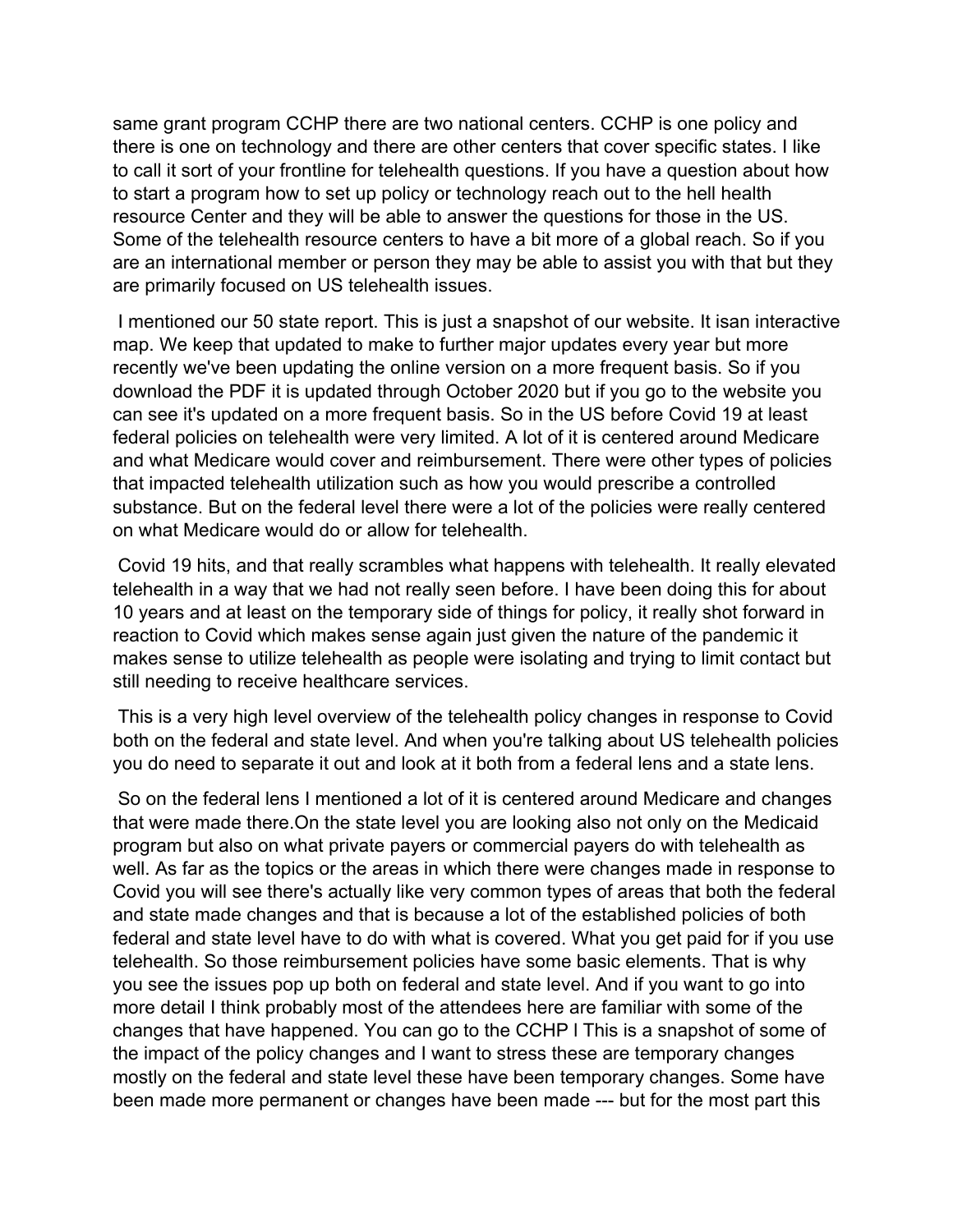has been temporary. For the most part there are telehealth policy ranges that have been made as no surprise you see there's a spike in telehealth utilization in the early months of Covid and then it kind of peters down because that's were more places were opening up and stay-at-home orders were lifted and people were feeling more comfortable going back to clinics and hospitals.

But then as cases started to rise again you see the utilization of telehealth also rise. In the early months of Covid, policy was moving very rapidly and like the changes that were occurring. And then there were a couple of months where it sort of stabilized essentially like they have done enough policies and they have done what they needed to do in order for telehealth to be used. However we have seen in the last couple of weeks it started to pick up again and the reason I'm going over that is we have here a list of proposed fee schedules because when I turned in my slides for this presentation that was accurate but that is inaccurate right now. So it is no longer a proposed position fee schedule for 2021. It's a finalized position fee schedule so now we are seeing in December a little bit more movement again what is going on with telehealth policies changes that are happening now and maybe some of them are being made permanent. But the information there just take out the word proposed and put in finalized and that actually makes it accurate.

What we are starting to see is as David mentioned, some of these temporary policies are starting to be made permanent.

Now what is being made permanent at least through the federal level and Medicareis through something called the proposed position fee schedule. For those who are not familiar with that, that is a set of recommendations that Medicare or CMS usually makes usually in the summer of like what they are going to be doing for the following year, what they are going to cover. What are they going to change. This year, they have done, they have taken some of those temporarily allowed services that they said can be provided during telehealth throughout the pandemic and put them on the permanent telehealth list. That is the only thing that they really did as far as the major changes that have been made. Temporarily in response to Covid mainly because that is the only sort of area in which CMS can act administratively.

So for the major changes underneath Medicare such as removing the limitations on where telehealth could take place and the type of providers that can provide those services CMS cannot act unilaterally. Those policies are enacted in federal law so they need permission or Congress to change the law in order to act and so they need to act temporarily in response to Covid but to make a permanent change CMS cannot do anything.

The one area where they can make changes and do it administratively is what services they may cover and that's what they've done with the fee schedule. They have done a couple other things but that has served as the major portion of making things permanent they are allowing certain services to be on the permanent list of telehealth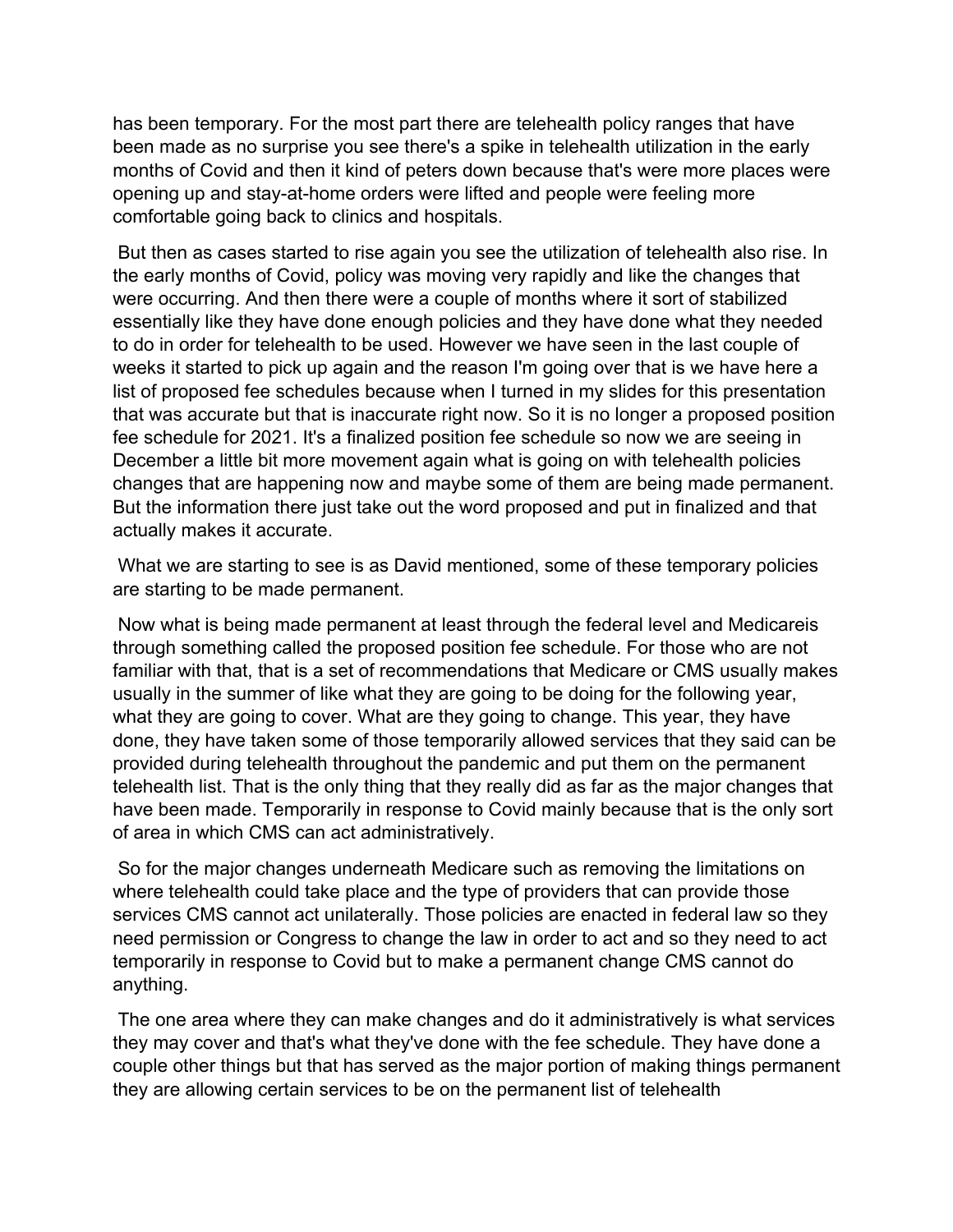reimbursement. So when the public health emergency is over the sort of handful, it is about 15 different services or different codes, will be on the permanent list and can still continue to be provided via telehealth and the provider will get reimbursed.

There were a couple other changes that they made that again were temporary changesand that were within the scope to do. And those were such things as like frequency of visits. The nursing home before Covid 19, if they were only allowed to provide nursing home visits via telehealth once every 30 days. They took out that frequency limit temporarily during Covid and they decide to make a policy change to allow for a visit at least once every 14 days. And so there are these like smaller changes that have been made. Mainly because they have CMS themselves cannot do much without Congress acting.

Without Congress acting that is what is on the horizon as far as making these changes permanent via Congress and so we have got a series of bills and this is just a sampling of the bills to try to make portions of the telehealth temporary changes permanent on the federal level. I will be honest with you, I don't think any of these bills will pass for various reasons. I think what is more likely to happen is that some elements of these bills will be put into larger bills. And so for example if another Covid bill were to be introduced and be voted on you may see some of these telehealth changes permanent changes put into the larger bill. And that is giving sort of historically what they have done with federal telehealth policy changes. I don't think any of the telehealth bills themselves have a chance of passing. Most likely we will see them included in a larger bill.

What are the states doing? state Medicaid reimbursement before Covid 19, it was actually a little bit all over the place. At least in the Medicaid program you had live video being reimbursed for something in every Medicaid program. Store and forward and patient monitoring were not as popular. States also have private payer laws and what the laws do are telling commercial payers what they need to do as far as telehealth is concerned and again these were all over the place. You had the two extremes of state telling commercial payers that they can't cover telehealth if they want to a state that maybe will say they have to cover telehealth delivered services the same way they would have in person and they would also have to pay the same amount. And other states just following in their somewhere between those two endpoints.

We have seen in permanent state telehealth changes we looked at it from July to August 2020 and saw 31 states had made permanent telehealth policy changes a lot was done to administer to channels in the Medicaid program. We are also not sure if none of them were done in response to Covid. Obviously if they mention Covid that was done in response to Covid, but some of the policy changes were just policy changes and we were not sure if they were perhaps something they were thinking of doing before the pandemic hit. As far as Medicaid changes what we were seeing were very specific type of changes, not sweeping changes such as there might be adoption to Telefon reimbursement of Medicaid but only for a narrow set of services. A lot of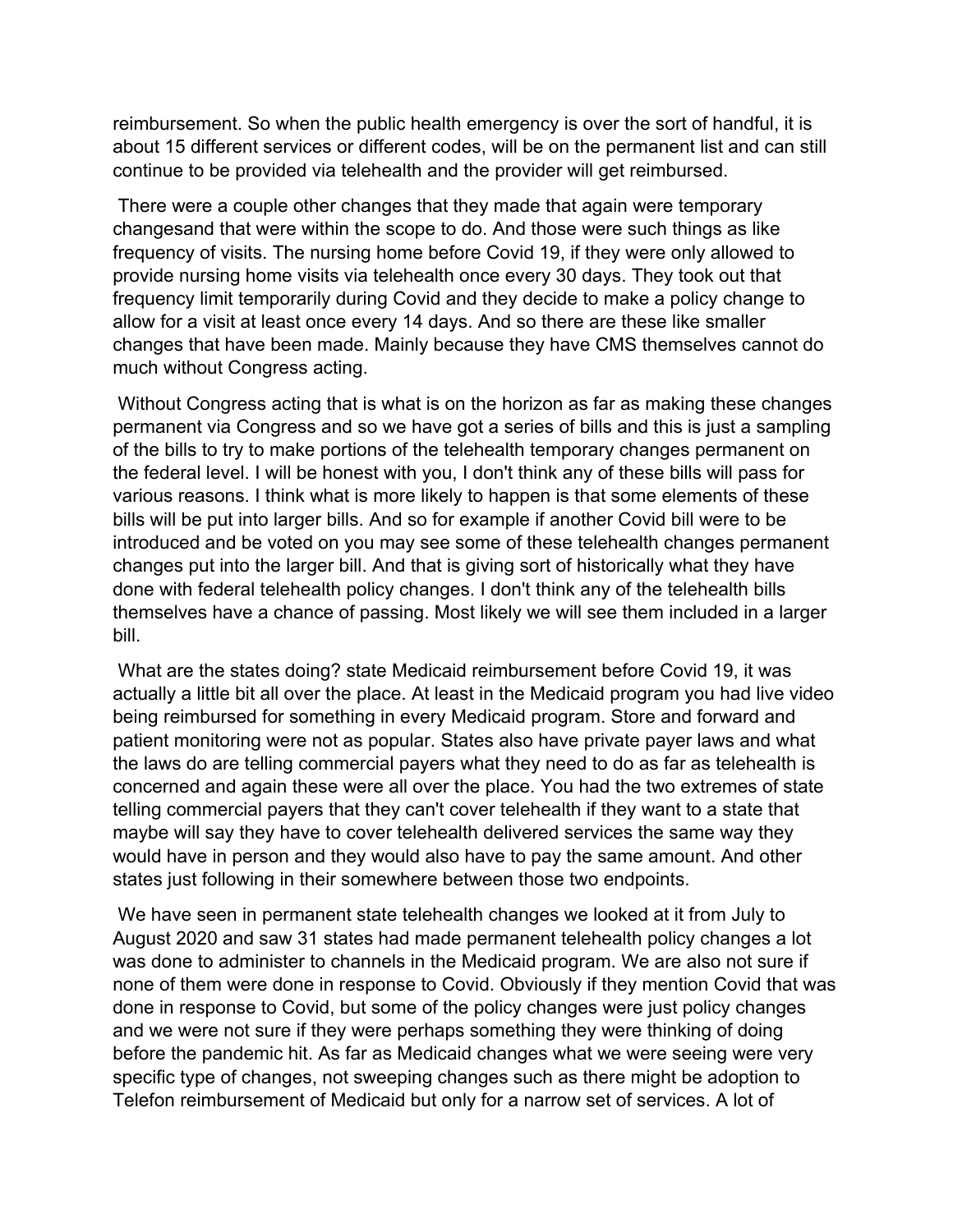clarified policies things things such as yes the home can be an emergency site or yes FQ HC's can provide services via telehealth in the Medicaid program. And this is just another couple telehealth Medicaid policies on telephone specifically. As far as legislation, if you are comparing 2019 to 2020 you see sort of the areas of legislation and the type of topics shifted slightly. A lot more interest in like Medicaid reimbursement. Then you will see also licensure was likely more popular last year than it was in response to Covid but regulatory and licensing types of of legislation was definitely about again less popular in 2020 than in 2019 but private payer reimbursement is definitely something of interest during the past legislative session.

So there were 104 legislative bills in 36 states that past. Again, these were the sort of more popular areas and 35 of the bills were directly in response or explicitly mentioned Covid. Medicaid there were some of these I think you guys get copy of the slides some going to go through these really quickly. What is going on though in California, California actually was in a better position than a lot of states going into Covid. The Medicaid program had actually just updated their telehealth policies and made them pretty expensive so there were areas in which the policies were still lacking in allowing telehealth to be used to its fullest capacity. And made changes to the pandemic and I think Trong is going to go over these and more details but this is changes that had to be made in California in response to Covid.

Where does California stand? We are still in a state of only having these as temporary policies right now. Nothing has been made permanent. This last legislative session there were two bills that had passed that would have helped and made it to the governor's desk but they were vetoed. Governor Newsom and his veto message to say the department of healthcare services was evaluating its global telehealth policies. He has mentioned telehealth a few times in different respects. And it was vital to the recovery of the state and once I got past the pandemic so we are in sort of a wait and see pattern of what is going to happen to the state itself on telehealth policies and hopefully some of these things will stick around as we go into 2021 and into future years. I'm going to stop there and I think Julie and Trong will go into more detail on things. These are some links to our website and resources and I just thank you.

David: thank you very much Mei. And again we know again there is so much behind that and we are appreciated you sharing that overview in providing links to the centers work on that and I do think it sets the tone for so much that is still in process at this point. And still to be determined and as we get into the Q&A session I think we want to ask questions of all of you regarding advocacy and how do we determine how these decisions can be influenced and finally how quickly they may come online. And so now we will turn to Julie Bates, again, associate state director for AARP who will be speaking to specific issues related to populations for older adults. Julie the floor is yours.

Julie: thank you, David. Let's see. There we go. It is an honor to be here this morning. And to present to the assembled group. AARP California has a long-standing relationship with David Lindeman including his being a volunteer with the voluntary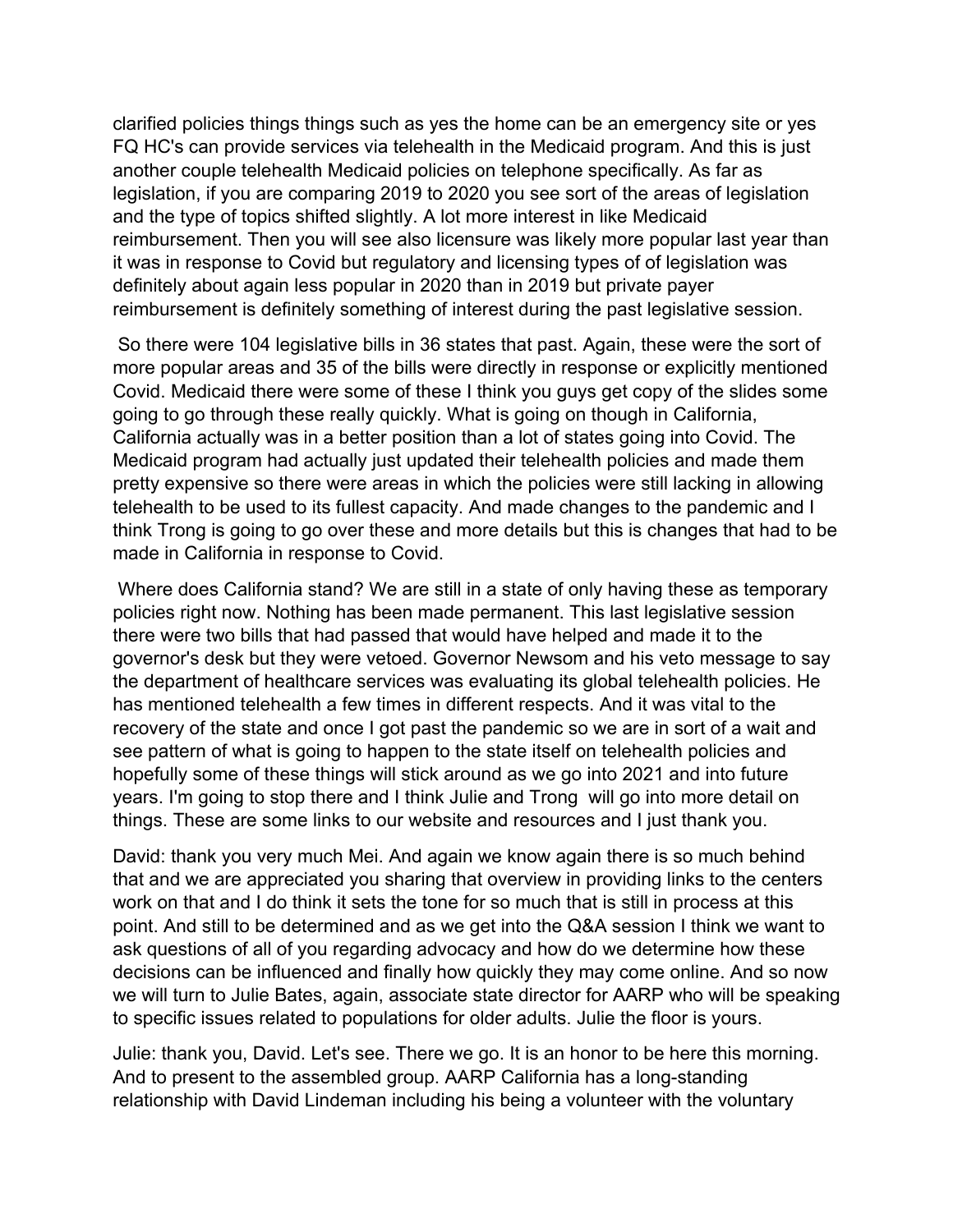executive Council of AARP and he also introduced AARP for the Center for connective policy over six years ago and at the time the executive director, the late Mario Gutierrez who invited AARP to join the California telehealth coalition we were the first organization representing consumers to join the coalition and specifically representing people 50 and older and their families.

This morning I will cover the impact of telehealth expansion at the national and state level. There are opportunities for spinning telehealth for all Californians and beyond. And as Californians age--- Californians will play a critical role in the state and nation recovery and growth even after accounting for the impact of Covid 19 California's aging population will continue to make economic and social populations that benefit people of all ages. And the growth of this age group will fuel innovation and new market solutions policymakers, business makers and elected officials must ensure programs and policies are in place to support and grow this economic action. They need to focus on the older population not just because they will need healthcare and telehealth options but because Californians and the nations 50+ population creates outsides economic impact and will drive economic growth for the next 30 years. In 2018 to 50+ population accounted for 33% of California's population yet contributed 37% or \$1.062 billion of the state's gross domestic product. The activities are supported, their activities have also supported 9.8 million jobs and have generated \$733 billion in wages and salaries. The 50+ cohort provides caregiving for children and adults. The 50+ population in California contributed \$68 billion in unpaid caregiving in 2018 and the average person spending \$40 \$3800 in caregiving over the entire year. It is important to have contacts and understanding about the impact of the 50+ population California. And beyond.

Now, I am here because of AARP and I think it is important to give you some understanding about who AARP is and why we are at the table. So this woman that you are seeing here is Dr. Ethel Percy Andrus. She founded AARP back in 1958. And this organization has grown to be 38 million members nationally with 3.3 million. In California alone. It is the largest nonprofit organization dedicated to empowering Americans 50 and older to choose how they live as they age. AARP's founder Dr. Ethel Percy Andrus was many things to many people, I teacher, patriot, mentor , a leader of visionary, a trendsetter, a disruptor and advocate and innovator and voice for older adults struggling to get by.

More than anything, she was a catalyst our founder believed deeply in the power of individuals to improve their own lives and to lead social change making life better for others. Dr. Andrus was the first meal principle in California serving at Lincoln high school in the Los Angeles area. AARP was founded on the simple premise that no one should have to live in the chicken coop, the shocking discovery of a distinguished former teacher living in poverty inspired our founder to develop the rest of her years improving the quality of life for all as they age. AARP works to strengthen communities and advocate for what matters most of families with a focus on health security, financial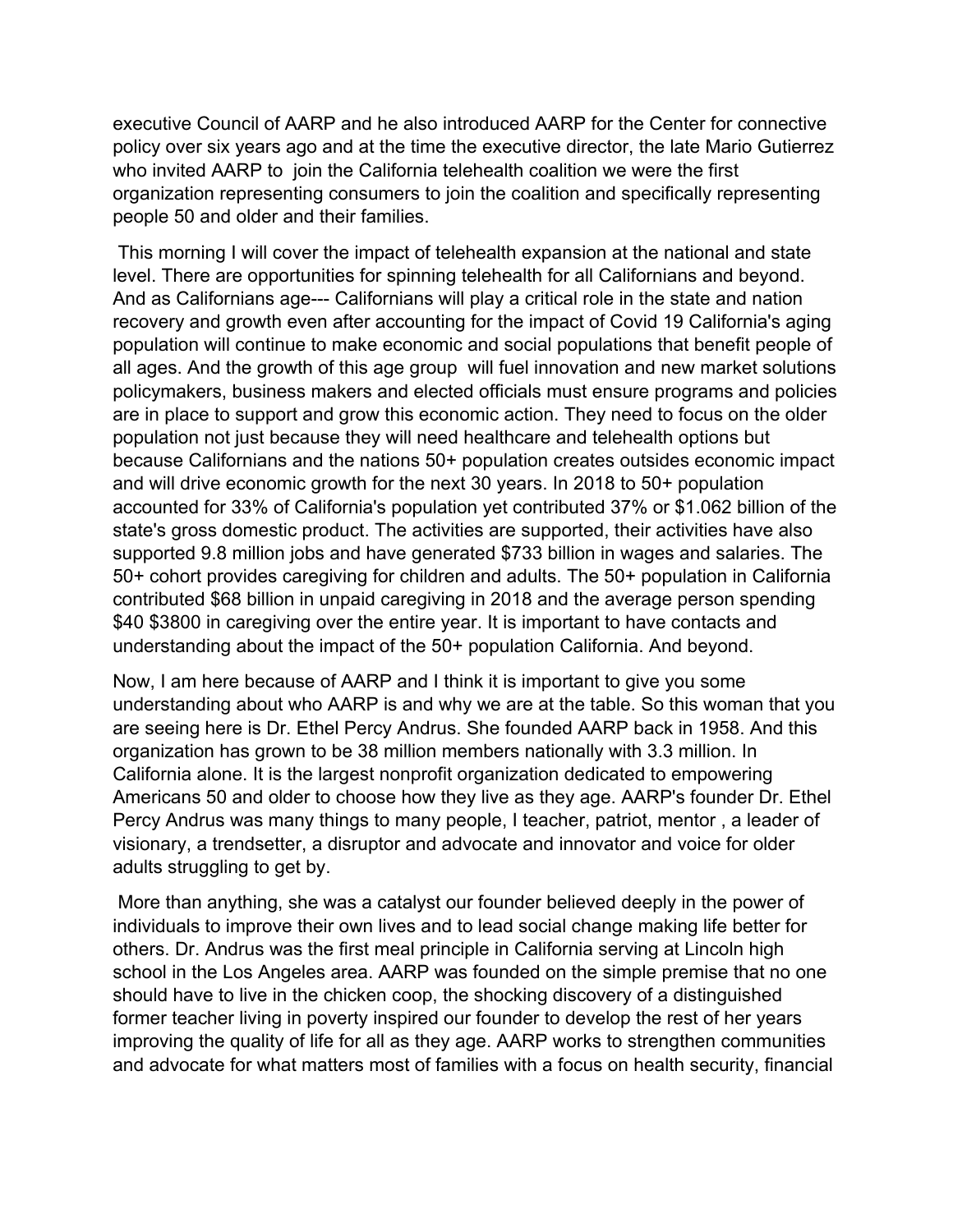stability and personal fulfillment. AARP also works for individuals in the marketplace by sparking new solutions and allowing carefully crafted products to come to the forefront.

AARP represents the needs of nearly 38 million members with lifestyles and political views as diverse as any group in the US. Developing public policy... It is still early in California... Developing public policy recommendations that serve such diversity is a formidable task. We concentrate on issues most important to those in the 50+ community as they age. Economic security, healthcare, access to affordable quality long-term care, meaning maintaining livable communities consumer protections caregiving and ensuring that our democracy works better for all. AARP policies consistent with our mission to empower people to choose how they live as they age , guide the organization's advocacy and support for specific bills and regulations at the national, state and local levels. We do not take a position on bills that are not in our policy book. You can learn more about our policies by going to the link on the slide, AARP.org 4/policy book.

Covid 19 has ushered in the era of telemedicineand older Americans have embraced the change in record numbers at that at least was the result of the poll taken in July by AARP and sponsored by the health insurance industry. It found that virtual doctor visits skyrocketed by 300% among Medicare eligible seniors since the start of the pandemic. And nearly half of the surveys were comfortable with using telemedicine in the future. And avoid in-person medical payments while the coronavirus --- might improve a practice that continues pandemic or not. Covid 19 has led to change in all facets of life within the US healthcare system one of the most substantial ships has been the rapid expansion of telehealth services. These changes are likely to remain long after the Covid 19 pandemic subsides given that the Covid 19 pandemic will persist long into 2021 older individuals remain at higher risk of its harmful effects, telehealth utilization is expected to continue to increase and become a standard part of healthcare services for older adults. AARP has been actively engaged in telehealth since Dr. Lindeman brought this to our attention more than five years ago and it is an issue on our national dashboard.

For people with modality issues and mobility issues telehealth apartments can save at least one trip or treatment step especially in the area of virtual urgent care for the relatively minor aches and pains that normally prompt us to see family physicians. When you have a earache, sore throat, urinary tract infection, sometimes, or other signs and symptoms of infection, but you do not think you have Covid 19 and you do not think you're sick enough to be hospitalized a video visit with your primary care doctor may suffice. And from home the doctor may actually be able to see, and you have all of the pills that you're taking right in front of you when you're physician asks about them telehealth seems to work well in the management of chronic diseases. Diabetes heart failure and other ailments that require regular management and follow-up care, providing convenience to those burdened by the need for an appointment after appointment after appointment. What is more what's more evidence shows the quality of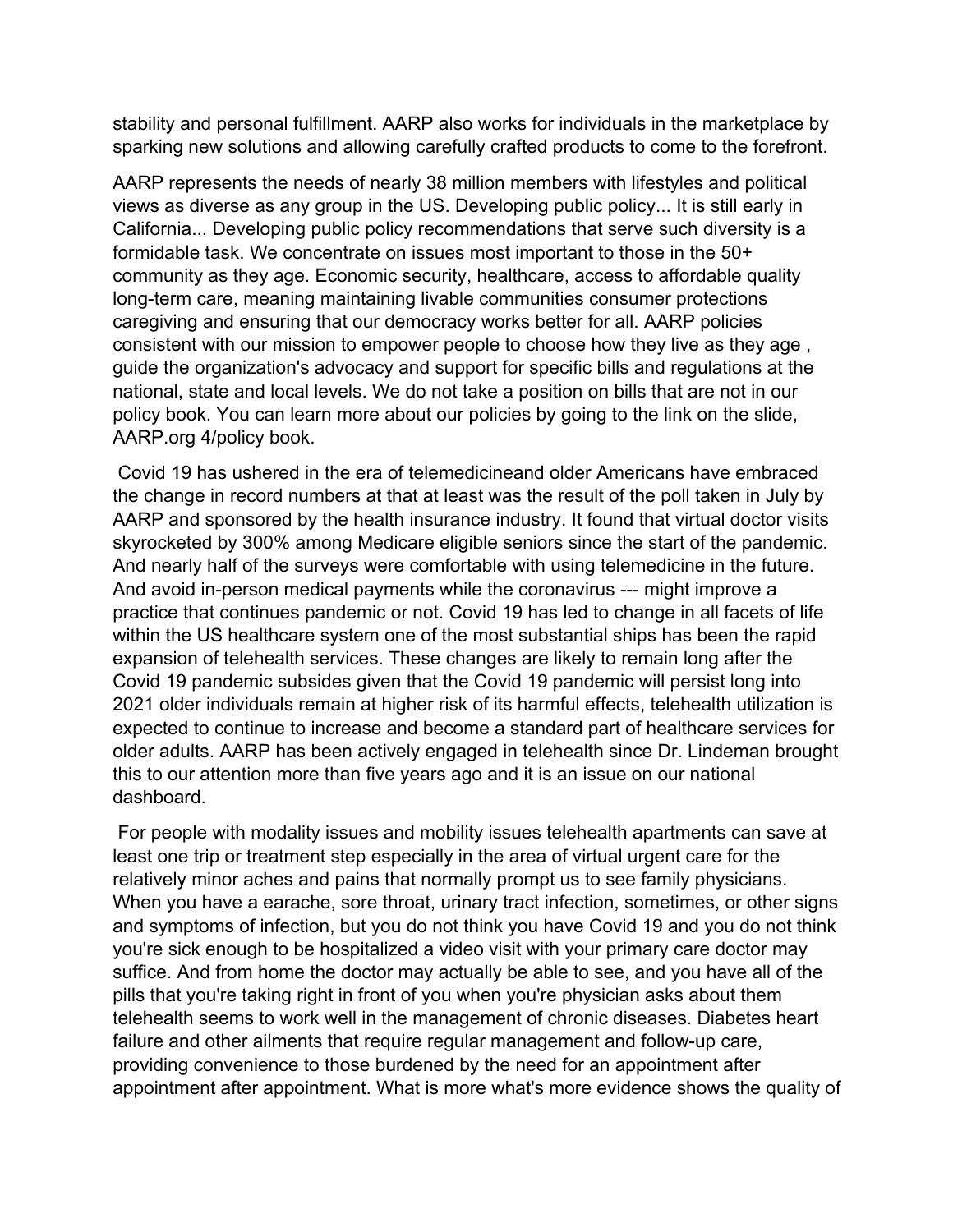care is the same. Evidence even suggest that shifting more hospital recoveries to the home with help of telemedicine is beneficial to those with chronic conditions such as heart failure, COPD and emphysema.

What can and cannot be done in a telehealth visit with my healthcare provider is often a question that we hear. We now know that you can be diagnosed advice and treatment or therapy. You can do it at home. You can monitor a wide range of conditions or symptoms. Telehealth visits can be used to address urgent care needs just a Mexican or sinus infections, or to manage chronic conditions as mentioned before and in response to the coronavirus outbreak the US drug enforcement administration issued clarification on healthcare professionals to subscribe controlled substances through Tele health medicine as well providers previously were required by law to meet the patient at least once a person before doing so. --- nor is telehealth a substitute for calling on one or visioning the emergency in the event of life-threatening condition such as loss of consciousness or broken bones. But telehealth can definitely be an integral part of your healthcare delivery model.

Now one of the questions that we often hear is how much does it cost to do a telehealth visit. And of course our perspective is that of the 50+ population and as with in person Dr. visit the cost of telehealth services varies. Based on a variety of factors such as insurance factors the time and length of your visit. A 2017 study published by the Journal of health affairs found that on average a Tele visit cost about \$79 compared with \$146 for an office visit. And ultimately will Medicare pay for my visit? Medicare has temporarily expanded coverage of telehealth services in response to the outbreak allowing us to beneficiaries of original Medicare to have virtual visits with her doctor on a smart phone or other device and without a co-pay for routine visits mental health counseling and mental health screenings providers are also allowed to waive cashiering for these appointments. Medicare advantage plans make offer additional telehealth benefits.

So it is important to check your coverage because it is not a one size fit all plan or the same from person-to-person plants. There we go. The coronavirus preparedness and report supplemental appropriations act was signed into law which among other things gives the US Department of Health and Human Services HHS the authority to temporarily waive certain requirements for telehealth services.

Patients can look at telehealth services from an expanded group of healthcare professionals including physical and occupational therapists and speech line which pathologists. Under the changes CMS officials say will help ensure the beneficiaries do not have to leave their home and risk exposure to Covid 19 and Medicare has been wrapping up the use of telehealth in recent years but while Medicare advantage plans have been allowed to offer liberal telehealth policies for several years beneficiaries of original Medicare have had more limited telehealth benefits and managed to reach virtual check ins and beneficiaries would not generally be able to get telehealth services in their own homes. About 40 million Americans are enrolled in original Medicare.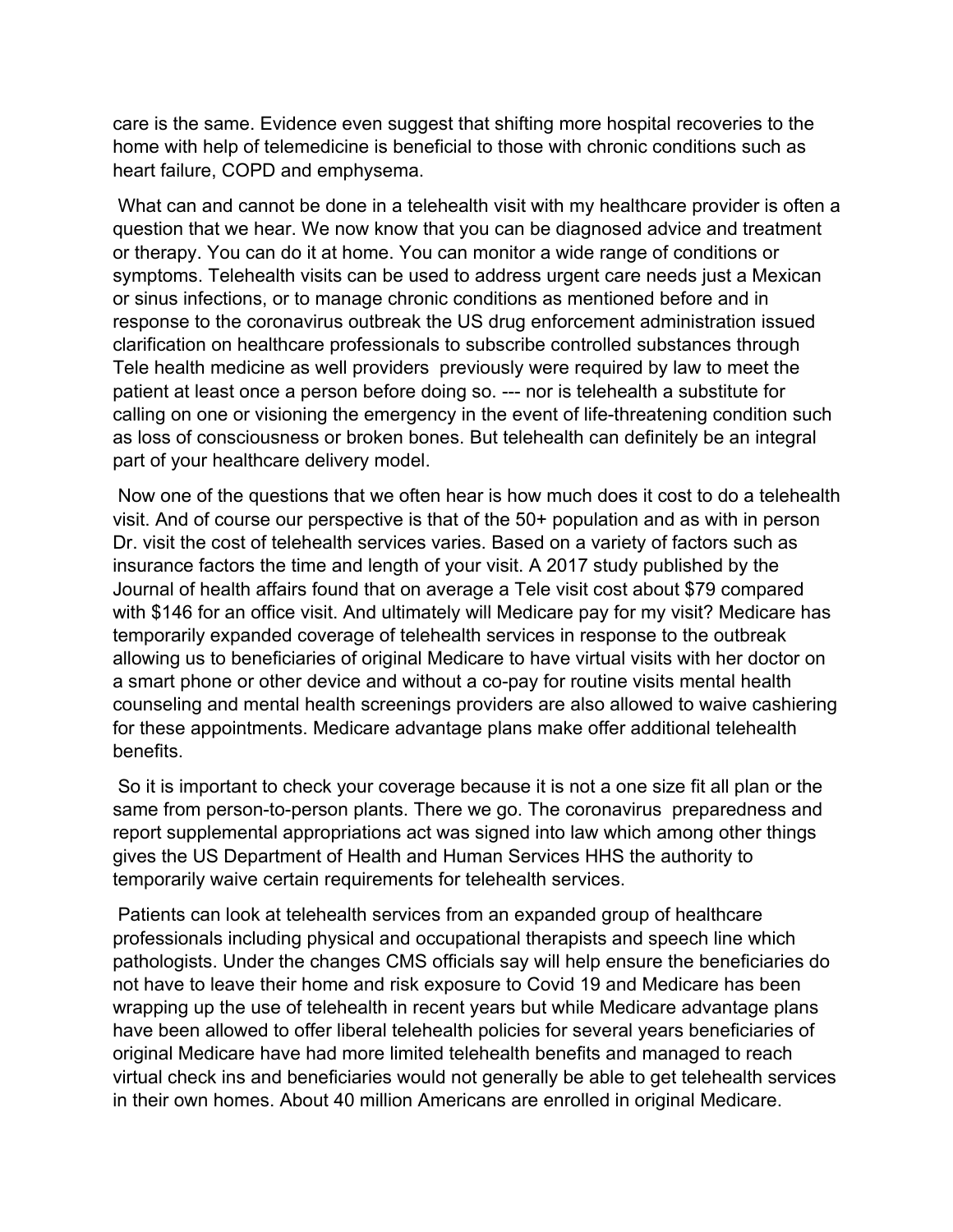From 2019 to 2020 there was a substantial increase in the proportion of older adults who reported that their healthcare provider offered telehealth visits. In May 2019, 14% of older adults said their healthcare providers offered telehealth as it compared to 62% in June 2020. Similarly, the percentage of older adults who had ever participated in a telehealth visit rose sharply from 4%, that's right, 4% in May 2019 to 30% in June 2020. Of those surveyed in 2020, 6% reported having a telehealth visit prior to March 2020 while 26 reported having telehealth visit any period of March to June 2020. Among adults age 50 to 80 who had a telehealth visit and this time from March to June 2020 76% reported that it was with a primary care provider. 32% with a specialty care provider. And 18% with a mental health provider. Respondents said the most recent telehealth visit was conducted via video by phone at 33%. Video by tablet or computer, 31% or by phone with audio only, 36 June 2020 older adult said that video or telehealth were the only option available for an appointment. Nearly half indicated that in person visits were canceled or rescheduled telehealth visits by the health care provider.

Fewer than one in six or 15% reported that fear of Covid 19 led them to request or reschedule an in person appointment as a telehealth visit. And while regular Medicare co-pays will apply to telemedicine visits, CMS officials say that during the coronavirus emergency providers can waive or reduce cost sharing for more telehealth visits. Clinicians on the front lines will now have greater flexibility to safely treat our beneficiaries, and that is important. Even with all of the expansions, barriers remain.

More than 26% of Medicare beneficiaries like digital access at home, according to an August 2020 study by the University of Pittsburgh researchers published in JAMA. This made it difficult for them to have video visits with medical professionals. Perhaps not surprising, the proportion of Medicare enrollees who lacked high-speed Internet connection or smart phone with a wireless data plan which are necessary for digital access was substantially higher among those who are 85 or older, widowed, of lower social economic status or in communities of color. Seniors without digital access would have to rely on audio only visits by phone, which these researchers noted might not be adequate in situations where visual monitoring or diagnosis are critical.

Telehealth does increase access care for patients who otherwise would not get it or who are fearful to go out of their homes or cannot afford, but at the same time we can't ignore the fact that not everyone knows how to use technology, or has a smart phone. We don't want to widen health care disparities. The most common concerns about telehealth visits among older adults surveyed in June 2020 were that healthcare provider cannot conduct a physical exam and that the quality of care is not as good as in person. Other concerns noted, were not feeling personally connected to the healthcare provider or having difficulty hearing or seeing what the healthcare provider was seeing or doing and then of course there was a concern for privacy. Over the past year, some concerns about telehealth visits decreased among older adults aged 50 to 80 whether or not they had a telehealth visit. Older adults concerned about privacy and telehealth visits decreased by more than 49% in May 2019, to 24% in June 2020. And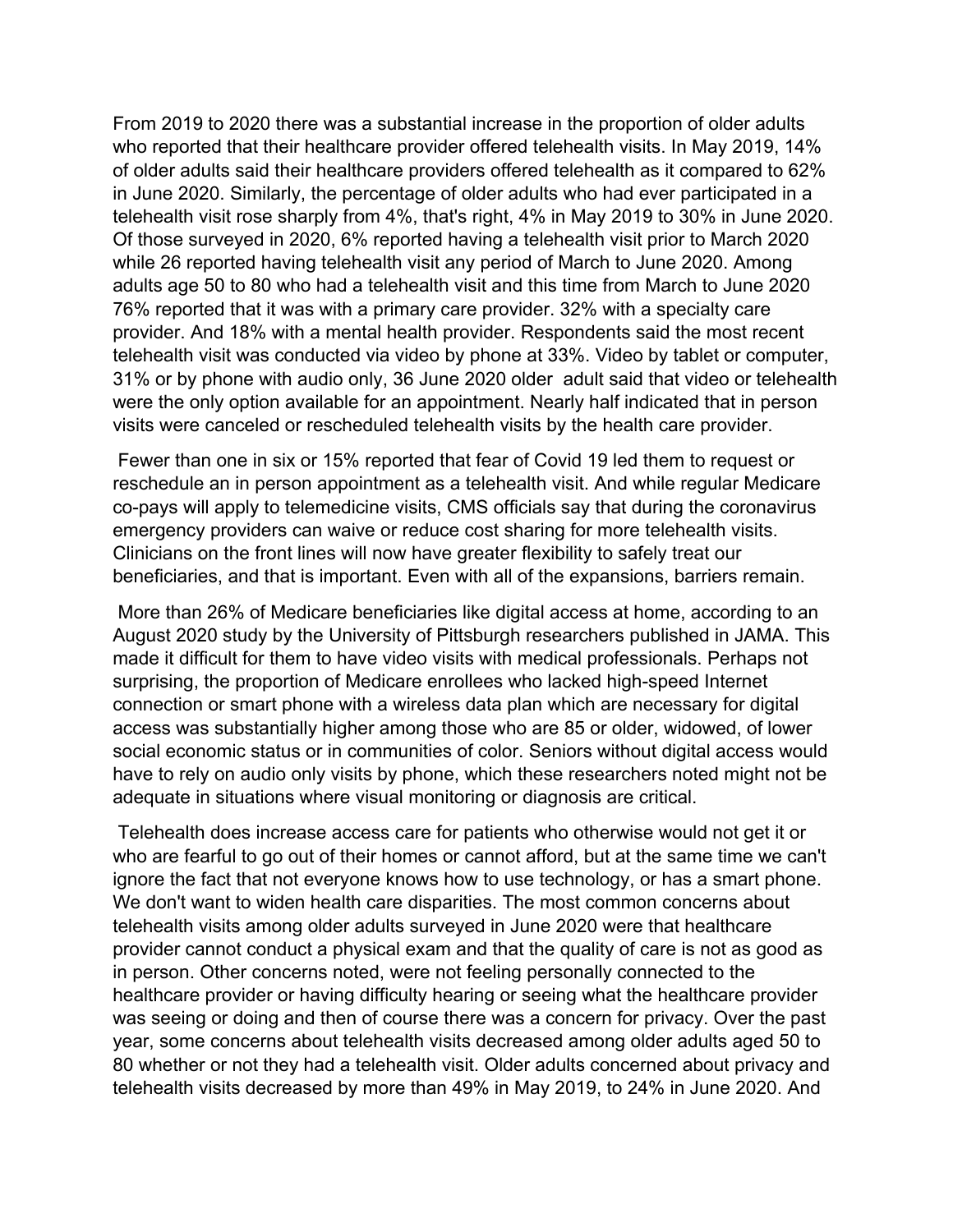concerns about having difficulty seeing and hearing a care provider in telehealth visits also decreased from 39% in 2019 to 25% in 2020. Concerns about feeling personally connected to the healthcare provider decreased slightly from 49% to 45%. Showing that when we are able to actually have a telehealth visit our fears and concerns about telehealth visits go down.

In the June 2020 survey those who had telehealth visits were less likely than those who did not have telehealth visits to report concerns about privacy. Part of the solution of course is you can't access telemedicine if you do not have access to high-speed Internet. And so part of the solution is making broadband public utility in much the same way electricity became widely available in the early part of the past century, to increase access to everyone. Universal broadband is one of the ingredients but seniors also need support like a digital concierge.. All of these steps. All of this is more practical to going to see a doctor once or twice a year and that is what is making things so exciting about the expansion of telehealth benefits and access. Again there more issues to overcome and need to be overcome at the state and federal level. We can pass all of the policies to remove barriers to telehealth, but without access to affordable reliable high-speed Internet we will continue to see the digital divide we have today.

In 2017 data from the Public policy Institute of California reveals that 74% of Californians currently have access to broadband at home. This aptly named digital divide persists across various demographics including communities of color, lower income Californians and those without a college degree.

At a time when an increasing number of workers are engaged in telework, students are utilizing remote learning and small businesses are seeking to remain operational through remote delivery or take away sales access to a robust telecommunications and high-speed Internet network is critical. This access also increases opportunities for telehealth allowing patients and providers to meet remotely. Likewise it allows those who live alone as well as residents of nursing homes and assisted living facilities to stay connected to family , friends and medical services. Thus, access to virtual communications options can be essential to one's emotional, mental and physical and social well-being. I have a lot more to say on that. But I want to make sure that Trong has more than enough time so I'm going to move on.

Of course, telehealth during the Covid 19 pandemic. Nursing homes are a hotbed of the virus. Basic precautions to stem the loss of life and residence and staff are not yet in place and others much more than needs to be done here and AARP is in fact responding, fighting to save lives , to ensure that PPE is available in nursing homes and they have access to telehealth at the bedside.

AARP has done an extensive amount of education individuals 50 and over with regard to Covid 19. You can find all that we are doing online afterwards and there is a link to our site shortly.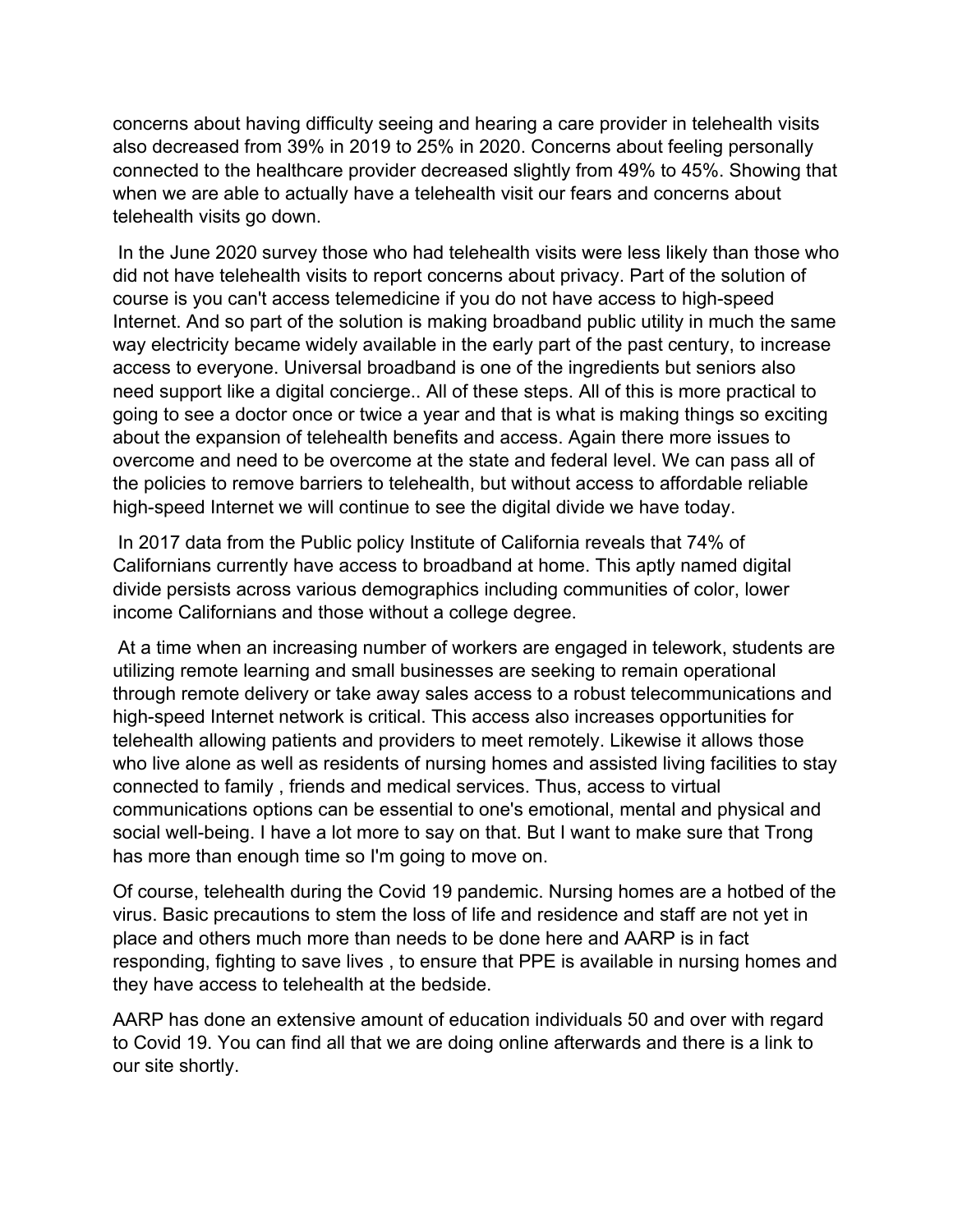And so of course AARP California and AARP national wants are federal and state governments to encourage coverage and payment of telehealth services including by removing unnecessary restrictions that limit beneficiary access. For eligible beneficiaries to improve access to quality care and allow patients to remain safely in the community and assist with care transitions. [Indiscernible] covered legislative advocacy and beyond, just know that AARP is working on advocacy and statehouses across country and Washington DC to make permanent the expansions that were made possible because of Covid 19.

And again, if you want to know all of the things and all of the research and all of the stuff that is available to you in regards to AARP's work on Covid 19 education outreach and legislatively you can find it AARP.org\coronavirus. And with that I turn it back to you, David and Trong.

David: thank you Julian thank you for highlighting some of the very underlying issues particularly around broadband and making it universally acceptable as we move forward. You have also identified a number of issues. We have a number of questions already coming up related to the broad set of populations not only older adults but children, different ways to go over telehealth behavioral health, all of the things that Julie just mentioned, the relevance well beyond the older adult population throughout the world.

I would like to quickly turn to our next speaker. We are delighted to have Trong Le. From the California primary care Association to address other policy issues we are seeing and we will mention that if you do have any questions we will have limited time but please do put them in so that our speakers can also get back to you off-line and in the future. Trong, the floor is yours.

Trong: all right thank you David, can you hear me?

## David: Yes

Trong: okay so just quickly CPCA is a designated primary care Association by --- that support the health center so in short we represent over 1000 community clinics and health centers in California and if you don't know, community health centers stem from the civil rights movement. And we are located in a different areas across the state to serve those patients who face significant barriers to care such as cost, lack of insurance, distance or [indiscernible].

Since the beginning of the Covid 19 pandemic our vision has always been to ensure the Covid 19 testing , treatment and vaccine distributions are available equitably to all patients especially those who are disproportionately impacted by Covid 19. All right. So I know that Mei has gone over some of this but I just want, so actually folks can understand from the community health center perspective. We currently have certain flexibilities to provide telehealth and those flexibilities did not exist prior to Covid 19.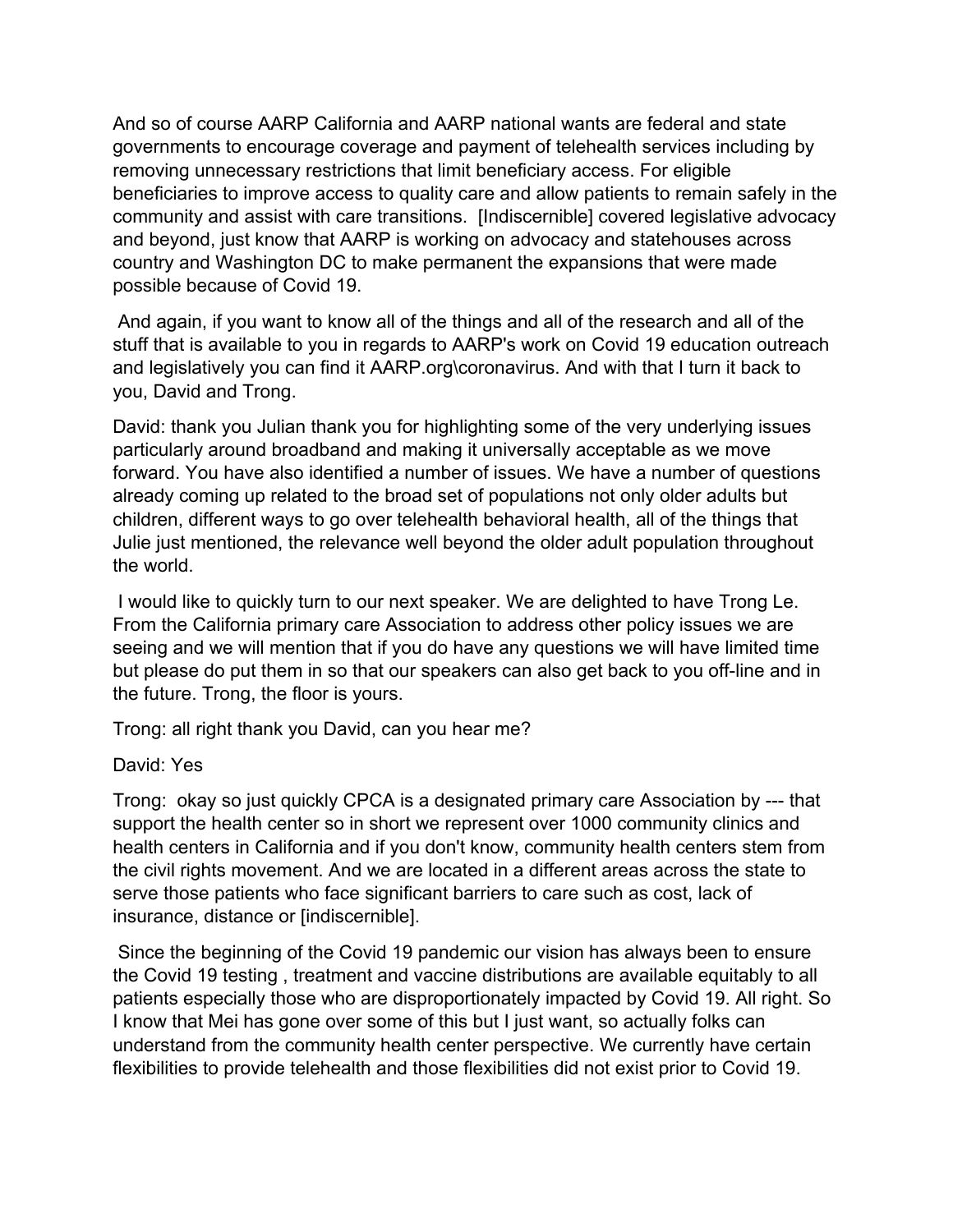On the federal side Congress enacted the CARES act that allowed committee health centers to act as a distance I provider during the pandemic and as noted earlier in order for a community health center to maintain that flexibility further federal legislation is needed. And so all of the federal flexibility that we are having right now will expire at the end of the public health emergency declarations.

On the stateside, under state bill AB 1494 that was enacted last year health centers are allowed to provide telehealth and a telephonic care during a pandemic. Also those flexibilities will go away at the end of the public health emergency.

A deeper look into some of those flexibilities I know [indiscernible] I will quickly go over these but I quickly want to emphasize the changes that allow health centers to provide telephonic care. And I will tell you why in a second, but that is huge for health centers, and especially when you heard from Julie about how people even have devices to use telehealth they may not have the broadband access or the Internet necessary to conduct a telehealth visit. Some of the key changes at the federal level that allow health centers to provide telehealth services including allowing them to act as the business side provider and allow health centers to use telehealth to establish [new patients]. Prior to Covid 19 the patient had to first physically come into a clinic in order for the patient and provider relationship to be established and then after that they can use telehealth. That requirement is waived currently during the Covid 19 pandemic. So that is also a very significant change for us.

Now switch over to the stateside. You can see some similar changes mirroring the federal changes. So one is allowing telehealth and telephonic services provided by community health centers. Other changes including waving the four wall requirements. And so prior to Covid 19 health centers and their patient have to be within the physical four walls of a clinic to provide services and bill for the services. Now that requirement is currently waived to allow the patient to be at home or at their work to be anywhere and still access telehealth care. Right, that is instituted by Covid 19, but at the end of the day you can see a substantial benefit of that waiver of requirement allowing patient access care wherever they are. Instead of driving a long distance to a clinic or medical offices for 15 or 20 minutes medical appointment. Some other changes that I kind of want to call out here is the face-to-face requirement, which allow the telephonic services and also the established patient requirements that are currently waived during the pandemic.

Now all of the flexibilities, and we are extremely happy because of the fact that they are needed in light of the current Covid 19 pandemic, but as you see here we look at the utilizations of those services at the beginning of the pandemic we saw a very sharp increase in telehealth understandably because a lot of people try to ramp up telehealth to kind of supplement for the loss in in person visits however as the time goes by the number of telehealth visit slightly dropped and in the data from last month showed us that right now telehealth visits is about 47% among the health centers. And this is understandable right as we can imagine when the in person visit is not available both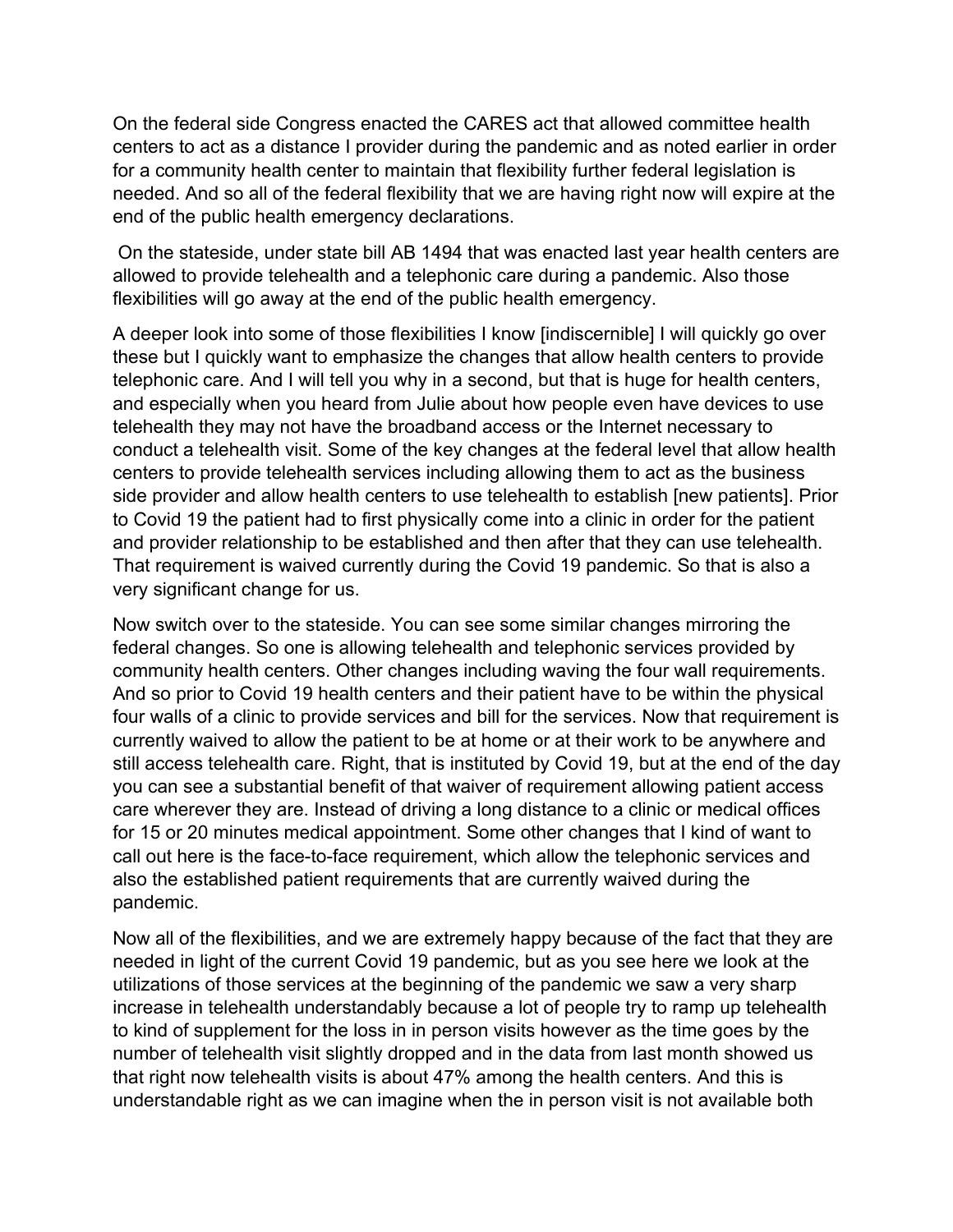patient and provider's try to utilize telehealth as much as they can. As the country and the state, we open at different phases. Both patients and providers are getting a little bit smarter and creative in how to leverage telehealth in conjunction with the in person visit. So you see the uptake and in person visits in combinations of a slight drop of telehealth. And we do expect that change to continue into the future of the telehealth state.

Another question we recently looked at was to understand how the patient responds to telehealth and to ensure the patient can access telehealth services and are comfortable with those various Health Centers conducted patient satisfaction surveys. And I will quickly go over this slide to say that many health centers see comparable if not higher level of patient satisfaction regarding telehealth compared with telehealth and in person visit, which is a key question when we try to advocate for permanent telehealth is whether or not the patient feels comfortable and will understand and like telehealth. Let's go on the next slide. I also want to share a recent report done by the California healthcare foundation's for your reference on this call. It is a study among low income patients across the state. And the result is similar to what individual health centers found in the patient satisfaction survey. That a majority of respondents, when, after they have a telehealth visit they do prefer to have that option moving forward and respond very positively to telehealth and telephonic services. All right.

So these, this slide and the next slide focus on what Julie mentioned earlier about access to technology devices and broadband and patient preference to maintain a telephonic services or access to telephonic services. One of the reasons for that is if you look at the patient population that includes elders includes low incomes patients and includes includes patients who live in rural areas that might not have access to [an LTE network]. Having a cell phone or having a laptop or desktop computer may not allow, may not translate to access to Internet access or access to telehealth visits. So that is something that we do want to look at and we do want to advocate for equitable broadband access here across the state. But this poll, survey that we did with community partners showed that a substantial number of people do not have access to either laptop tablet or desktop so they have to use their phone. They have to use the LTE network in order to access telehealth services. And one of the questions that we also ask is preference and a majority of them show that they do have a preference for calling or texting instead of video chat for telehealth or telephonic visit. Let me just try to go over next steps. We saw the benefit of telehealth during the Covid 19 pandemic and not only did it allow patients to continue to access care during this difficult time, but it enhanced access or for those who live in a rural area because those patients, they do not have to drive two hours to their doctor's office. If you think about those with socioeconomic barriers, they do not have to leave their job and go to a medical office in the middle of the day as Julie mentioned.

And also for those who live in an area where there is a shortage of providers or physicians, it is hard for those clinicians or providers to recruit additional doctors to for example, like [indiscernible] County in California with telehealth where it would be so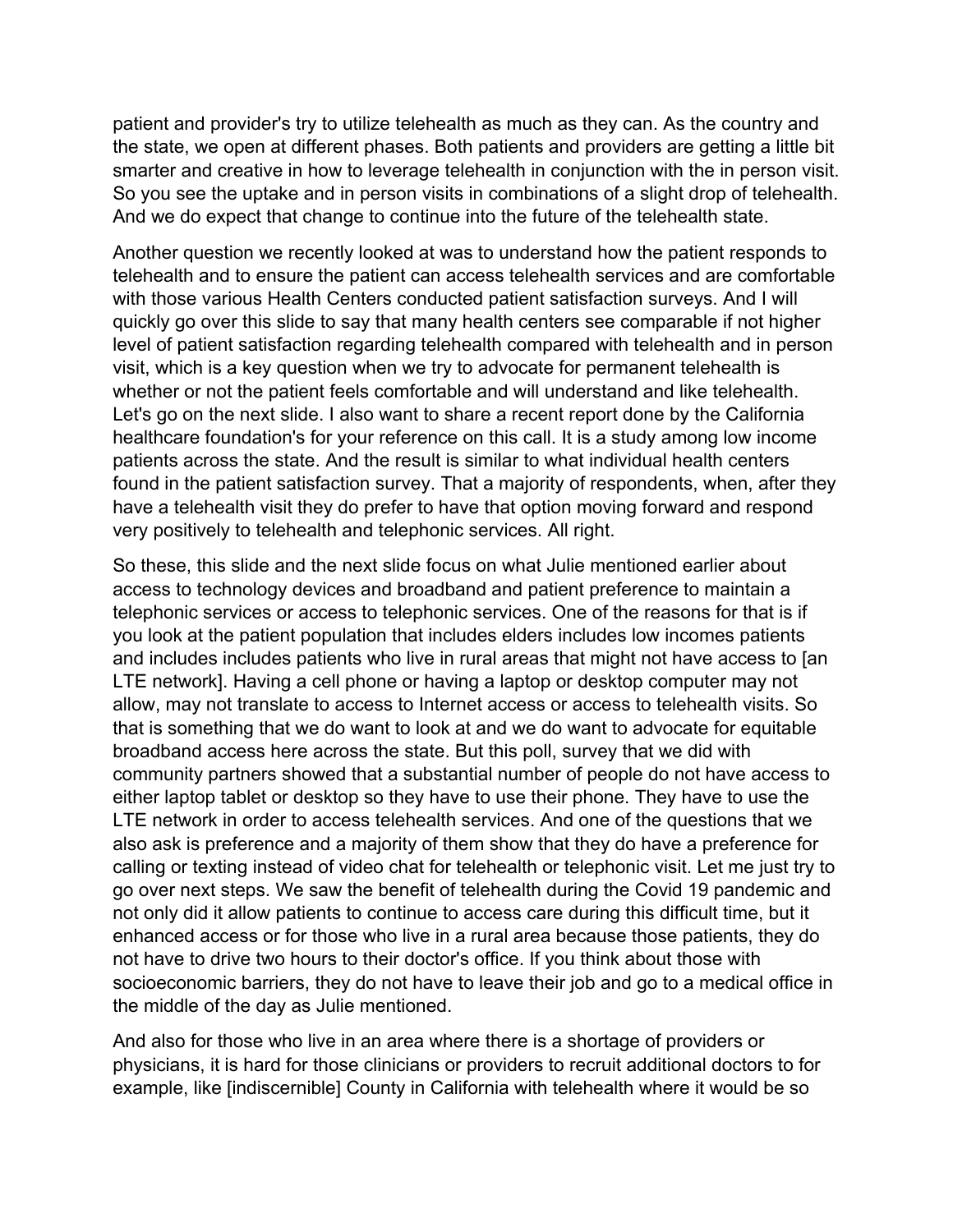much easier and where the patient's consent at their home in Del Norte County and have a telehealth visit with a provider in Sacramento or in Davis, where there are more availability or more options in terms of providers and choices.

And I think I will just end with that, David, this slide will show how CPCA priorities for the next two basically to maintain the current telehealth flexibilities as well as as support funding and possibility for broadband access and other priorities for our organizations.

David: thank you Trong. And why we keep that slide up on the screen because in the remaining a few minutes we will ask some questions with very brief 32nd responses but they do relate to these major issues going forward so I would like to ask our panelists, some of the assembled questions and we had many, thank you very much but if we can't get to them all, so we will invite you to send information to our speakers so we can get back to you directly.

Specifically, key issues around state lines and reimbursement about a number of time is there some place where we can find information around where reimbursement has been changed within different states and secondly, the status of now some of the compact and movement to approve services across state lines? Would appreciate if you have any suggestions of how people can find that information.

Mei: so you can look to CCHP for standards changes. We have a section devoted to state Covid changes and also this week we have the legislative roundup of all the legislative changes that would probably be useful to you as well. Just one thing about the compacts, we do have that information on our 50 state regarding what compacts are active in what states. One word of warning. There was a policy that was passed late last week or was issued late last week from HHS. It was an amendment to the PREP act which was an act basically to make sure that there was no liability for people who were treating folks with Covid and prescribing, or prescribing either vaccines or diagnostic tools. What they did in the amendment to it said that a telehealth provider who is working within their scope in the state and is doing a particular thing that they called a cover countermeasure which is basically the services that the PREP act covers which is a very narrow band of services will be able to do those things be a telehealth to a patient in another state that they are not licensed in. And we will have, we did a news alert on that. That is something new that came out late last week. We have a fact sheet for that that will be going out later this week. I will warn people if they are thinking this removes the licensure restriction, it does not, it removes it for a very specific situation when you are doing very specific things but it does preempt state licensure laws in the situation.

David: thank you Mei. One real quick questions people were asking are there sources for reimbursement for payment for training that they may not be aware of or that you could share, good places to turn to for a training for telehealth? Anything related to HRSA, stated issues would any of you have any recommendation for sources for payment for training, how to be either reimbursed or have coverage for training staff?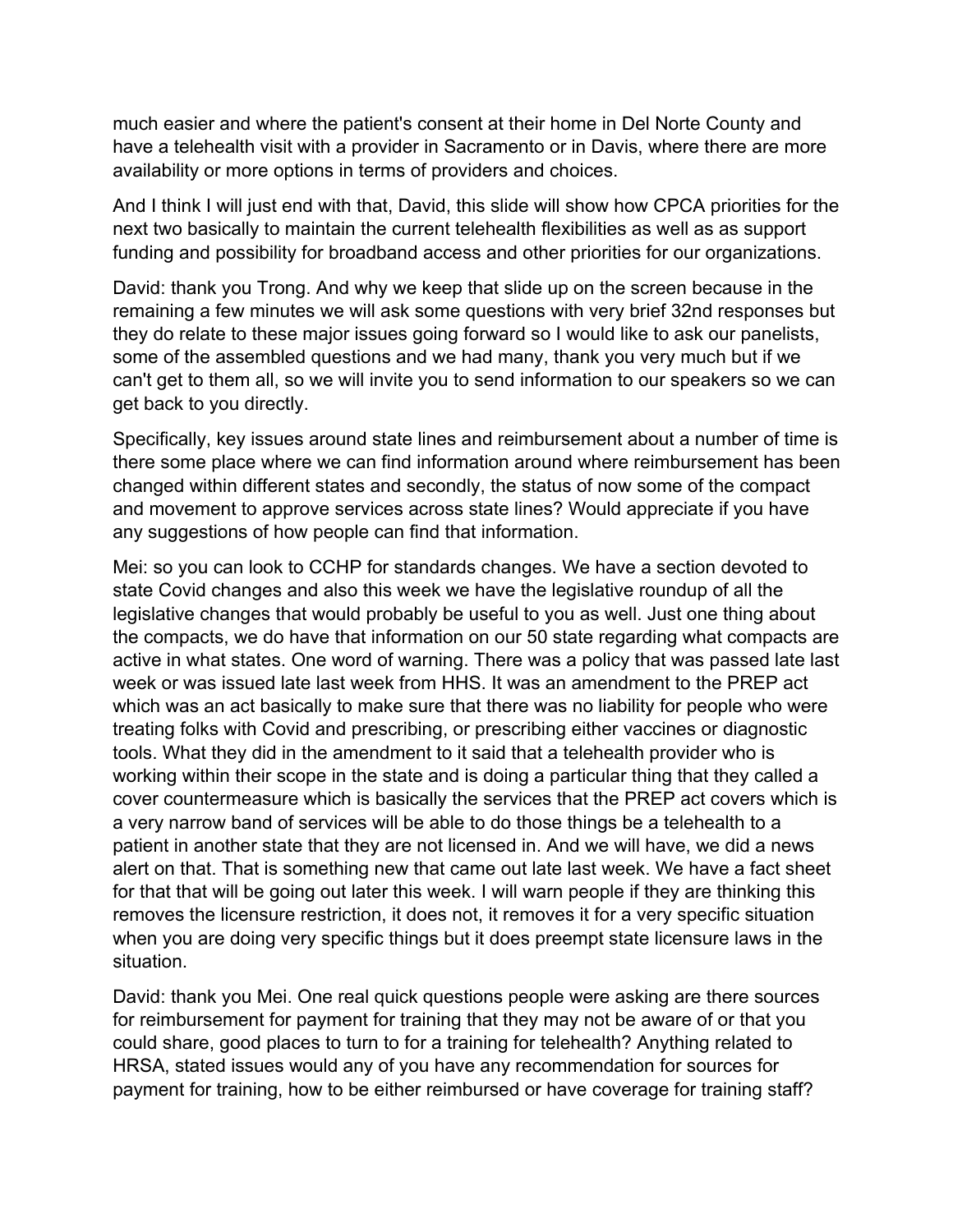Mei: I can't think of anything off the top of my head. I think there may be some foundations who may offer some grants on that, but nothing specific to mine. I am trying to think if HRSA is doing anything specific to that. I will have to get back to that person. I can't think of anything off the top of my head at the moment.

David: sure we will differ on that one and one more and I'm going to take the prerogative that we will go a couple minutes over to wrap up for those who do have to leave there were a series of folks interested in Covid related topics such as, how do you see telehealth being used as we continue to expand testing as the vaccines become available, and other treatments, any other updates or sources we can turn to for looking at telehealth's role in this very important era of dealing with Covid?

Mei: David is this question specifically about how you use it clinically or is it more about how

David: it was generic.

Mei: so clinically I think there have been like a lot of examples of how people have been using it. Treatment of Covid. Especially if someone has milder symptoms and they are just working at home, policy wise again, I go back to the PREP act that was if you read it and you read between the lines that probably was a change made specifically to help with the vaccine distribution and/or the services that are being covered because administrator or providing vaccine covered with those services and so on a policy and I think those are things that will help facilitate that as well. And I will also say the prep act is not a permanent policy change that is done in this emergency situation so that's one of the temporary emergency situation preemption's too.

David: thank you and now we should wrap up due to time I would like to thank our speakers, Mei Kwong Julie Bates and Trong Le for some very important information and sharing I'd like to invite our participants that very important topics including mental health telehealth etc. having covered on the series it's available on the website. All the sessions including this when I put up on YouTube and the slides will be made available going forward. Also that we are moving into, as we move into 2021 we will be continuing our series. I would like to suggest that for those that asked questions regarding how to deal with the low income or disenfranchised populations, how to get equipment, how to look for different types of training both digital literacy and health literacy. And how to find new sources of funding. We will be addressing these issues as we move into 2021 particularly through the new programs established through our citrus initiatives. Which are lighthouse, which focuses on affordable housing and our activate program, which is looking at unity Health Center's building and a lot of the great work the California primary care Association you heard from Trong and looking at how we work with FQ HCs and rural communities.

I would like to once again thank our speakers. Also thank the sponsors for the program particularly the Gary and Mary West foundation for their ongoing support for this series and our colleagues internationally at the international Society for telemedicine in the